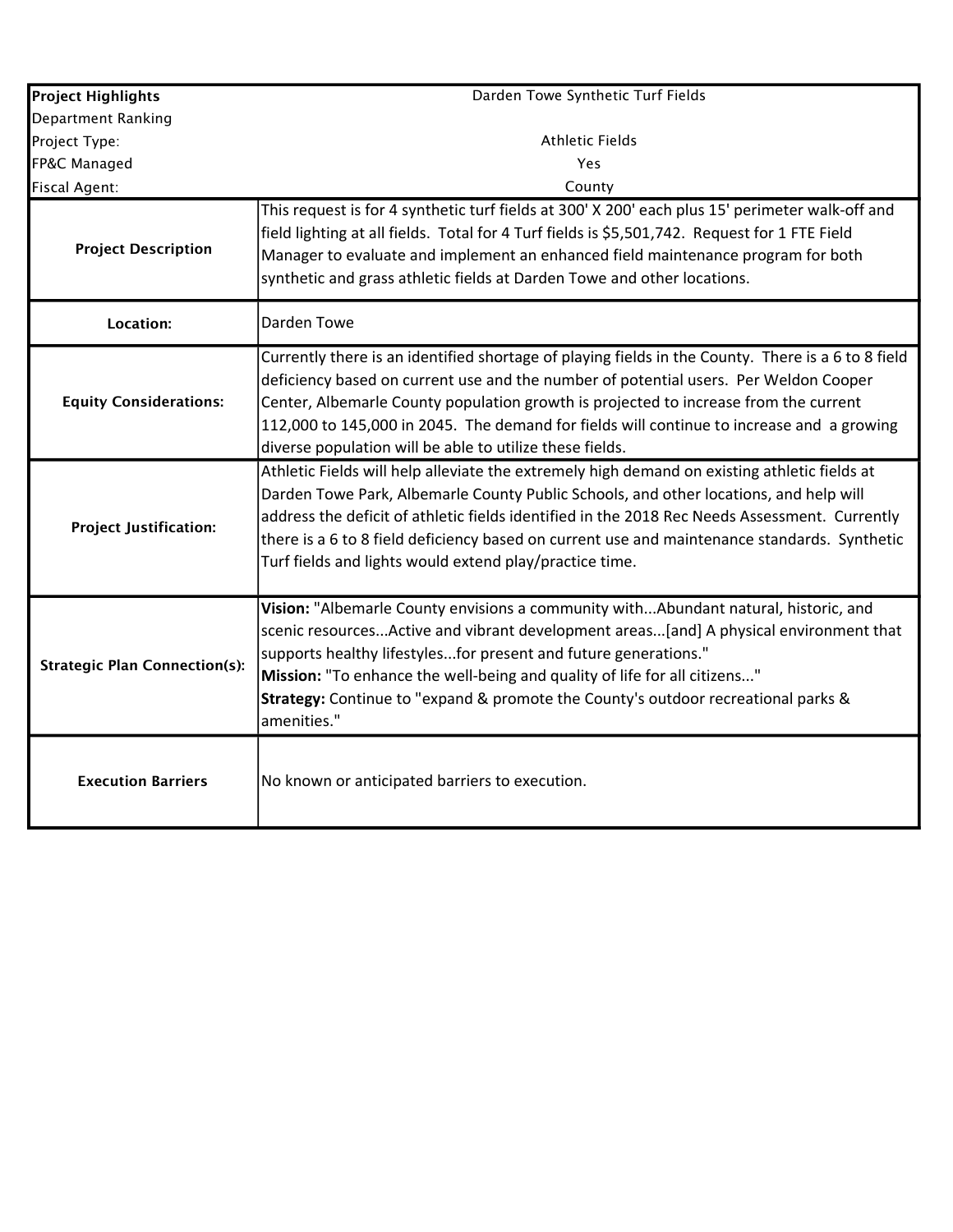## Darden Towe Synthetic Turf Fields

Operating Costs (excl. maintenance) Soccer Goals 2 sets

Form CIP 23-27

|                                                                                              |                                                                        | <b>TODAY'S COST</b> | Year 1       | Year 2             | Year 3        | Year 4       | Year 5          | <b>Total</b>     |
|----------------------------------------------------------------------------------------------|------------------------------------------------------------------------|---------------------|--------------|--------------------|---------------|--------------|-----------------|------------------|
| <b>COMPLETE SECTIONS 1-5</b>                                                                 | <b>DESCRIPTION/DETAILS</b>                                             | ESTIMATE (\$)       | <b>FY 23</b> | <b>FY 24</b>       | <b>FY 25</b>  | <b>FY 26</b> | <b>FY 27</b>    | FY 23-27         |
| <b>SECTION 1 PROJECT COSTS:</b>                                                              |                                                                        |                     |              |                    |               |              |                 |                  |
|                                                                                              |                                                                        |                     |              |                    |               |              |                 |                  |
|                                                                                              | <b>SYNTHETIC TURF FIELDS</b>                                           |                     |              |                    |               |              |                 | \$0              |
| 342000-Architectual/Design/Engineering Costs Design Services - Athletic Fields (4) Synthetic |                                                                        | \$400,000           | \$400,000    |                    |               |              |                 | \$400,000        |
|                                                                                              | Turf rectangular fields. 300' X 200' with 15'                          |                     |              |                    |               |              |                 |                  |
|                                                                                              | perimeter run-off each (75,500 SF each) X 4 fields.                    |                     |              |                    |               |              |                 | \$0              |
| 800605-Construction/Site                                                                     | BrockFill infill.<br>Construction - Athletic Fields (4) Synthetic Turf | \$3,005,640         | \$3,005,640  |                    |               |              |                 | \$3,005,640      |
| Preparation/Utilities Cost                                                                   | rectangular fields. 300' X 200' with 15' perimeter                     |                     |              |                    |               |              |                 |                  |
|                                                                                              | run-off each (75,500 SF each) X 4 fields. BrockFill                    |                     |              |                    |               |              |                 |                  |
|                                                                                              | infill.                                                                |                     |              |                    |               |              |                 |                  |
| 800605-Construction/Site                                                                     | Field Lighting @ 4 Synthetic Turf rectangular                          | \$895,000           | \$895,000    |                    |               |              |                 | \$895,000        |
| Preparation/Utilities Cost                                                                   | fields                                                                 |                     |              |                    |               |              |                 |                  |
| 800605-Construction/Site                                                                     | Miscellaneous Costs - fencing, inspections, bonds,                     | \$340,974           | \$340,974    |                    |               |              |                 | \$340,974        |
| Preparation/Utilities Cost<br>800605-Construction/Site                                       | permits, FF&E, contingency<br>Contingency @ 10%                        |                     |              |                    |               |              |                 | \$430,064        |
| Preparation/Utilities Cost                                                                   |                                                                        | \$430,064           | \$430,064    |                    |               |              |                 |                  |
|                                                                                              |                                                                        |                     |              |                    |               |              |                 | $ $ \$0          |
|                                                                                              |                                                                        |                     |              |                    |               |              |                 | \$0              |
| <b>TOTAL PROJECT COST</b>                                                                    |                                                                        | \$5,071,678         | \$5,071,678  | \$0                | $\frac{1}{2}$ | \$0          | $\frac{1}{2}$   | \$5,071,678      |
|                                                                                              |                                                                        |                     |              |                    |               |              |                 |                  |
| CAPITAL PROJECT INFLATION REFERENCE: Does NOT automatically calculate                        |                                                                        |                     | <b>BASE</b>  | 1.03               | 1.06          | 1.09         | 1.12            |                  |
| SECTION 2 PROJECT SPEND PLAN:                                                                |                                                                        |                     |              |                    |               |              |                 |                  |
| Project Spend Plan                                                                           | Synthetic Turf Fields - Design                                         |                     | \$400,000    |                    |               |              |                 | \$400,000        |
| Project Spend Plan                                                                           | Synthetic Turf Fields - Construction                                   |                     |              | \$4,671,678        |               |              |                 | \$4,671,678      |
| Project Spend Plan                                                                           |                                                                        |                     |              |                    |               |              |                 | \$0]             |
| Project Spend Plan                                                                           |                                                                        |                     |              |                    |               |              |                 | \$0              |
| Project Spend Plan                                                                           |                                                                        |                     |              |                    |               |              |                 | \$0              |
| Project Spend Plan                                                                           |                                                                        |                     |              |                    |               |              |                 | $\overline{50}$  |
| Project Spend Plan                                                                           |                                                                        |                     |              |                    |               |              |                 | 50               |
| FISCAL YEAR SUMMARY:                                                                         |                                                                        |                     |              |                    |               |              |                 |                  |
| TOTAL PLANNED SPENDING                                                                       |                                                                        |                     | \$400,000    | \$4,671,678<br>\$0 | \$0<br>\$0    | \$0<br>50    | \$0<br>50       |                  |
| <b>UNSPENT BALANCE</b><br><b>CUMMULATIVE SUMMARY:</b>                                        |                                                                        |                     | \$4,671,678  |                    |               |              |                 |                  |
| TOTAL PLANNED SPENDING                                                                       |                                                                        |                     | \$400,000    | \$5,071,678        | \$5,071,678   | \$5,071,678  | \$5,071,678     |                  |
| <b>UNSPENT BALANCE</b>                                                                       |                                                                        |                     | \$4,671,678  | \$0                | \$0           | \$0          | \$0             |                  |
|                                                                                              |                                                                        |                     |              |                    |               |              |                 |                  |
| <b>SECTION 3 PROJECT REVENUES</b>                                                            |                                                                        |                     |              |                    |               |              |                 |                  |
| None                                                                                         |                                                                        |                     |              |                    |               |              |                 | \$0              |
| Choose Offsets to Project Costs<br>Choose Offsets to Project Costs                           | City Share for Synthetic Turf fields if at Darden                      | \$928,963           | \$928,963    |                    |               |              |                 | \$928,963<br>\$0 |
| Choose Offsets to Project Costs                                                              |                                                                        |                     |              |                    |               |              |                 | $\overline{50}$  |
| Choose Offsets to Project Costs                                                              |                                                                        |                     |              |                    |               |              |                 | $\overline{50}$  |
| Choose Offsets to Project Costs                                                              |                                                                        |                     |              |                    |               |              |                 | \$0              |
| <b>Choose Offsets to Project Costs</b>                                                       |                                                                        |                     |              |                    |               |              |                 | \$0              |
| Choose Offsets to Project Costs                                                              |                                                                        |                     |              |                    |               |              |                 | $\overline{50}$  |
| Choose Offsets to Project Costs                                                              |                                                                        |                     |              |                    |               |              |                 | 50               |
| <b>Choose Offsets to Project Costs</b>                                                       |                                                                        |                     |              |                    |               |              |                 | 50               |
| <b>TOTAL PROJECT REVENUES</b>                                                                |                                                                        | \$928,963           | \$928,963    | 50                 | \$0           | \$0          | $\overline{30}$ | \$928,963        |
|                                                                                              |                                                                        |                     |              |                    |               |              |                 |                  |
| <b>SECTION 4 OPERATING IMPACTS</b><br><b>OPERATING EXPENDITURES</b>                          |                                                                        |                     |              |                    |               |              |                 |                  |
| <b>Personnel Costs</b>                                                                       | Field Manager grade 13, +15% from minimum, +                           | \$60,832            |              | \$63,265           | \$65,698      | \$68,131     | \$70,565        | \$267,659        |
|                                                                                              | est 30% benefits.                                                      |                     |              |                    |               |              |                 |                  |
| Operating Costs (excl. maintenance)                                                          | Cell Phone Stipend @ \$30/month                                        | \$360               |              | \$367              | \$374         | \$381        | \$388           | \$1,510          |
| Operating Costs (excl. maintenance)                                                          | Uniforms, safety equipment, boots                                      | \$500               |              | \$510              | \$520         | \$530        | \$540           | \$2,100          |
| Operating Costs (excl. maintenance)                                                          | Travel, Training                                                       | \$1,000             |              | \$1,020            | \$1,040       | \$1,060      | \$1,080         | \$4,200          |
| Operating Costs (excl. maintenance)                                                          | Dues & Memberships                                                     | \$100               |              | \$102              | \$104         | \$106        | \$108           | \$420            |

Operating Costs (excl. maintenance) Dues & Memberships \$100 \$102 \$104 \$106 \$108 \$108 \$108 \$108 \$420<br>
Operating Costs (excl. maintenance) Laptop, docking station one time cost \$3,000 \$3,000 \$5,120 \$104 \$106 \$3,060<br>
Operatin

Comparation one time cost and the cost that the cost that the cost of the cost of the cost of the cost of the cost of the cost of the cost of the cost of the cost of the cost of the cost of the cost of the cost of the cost